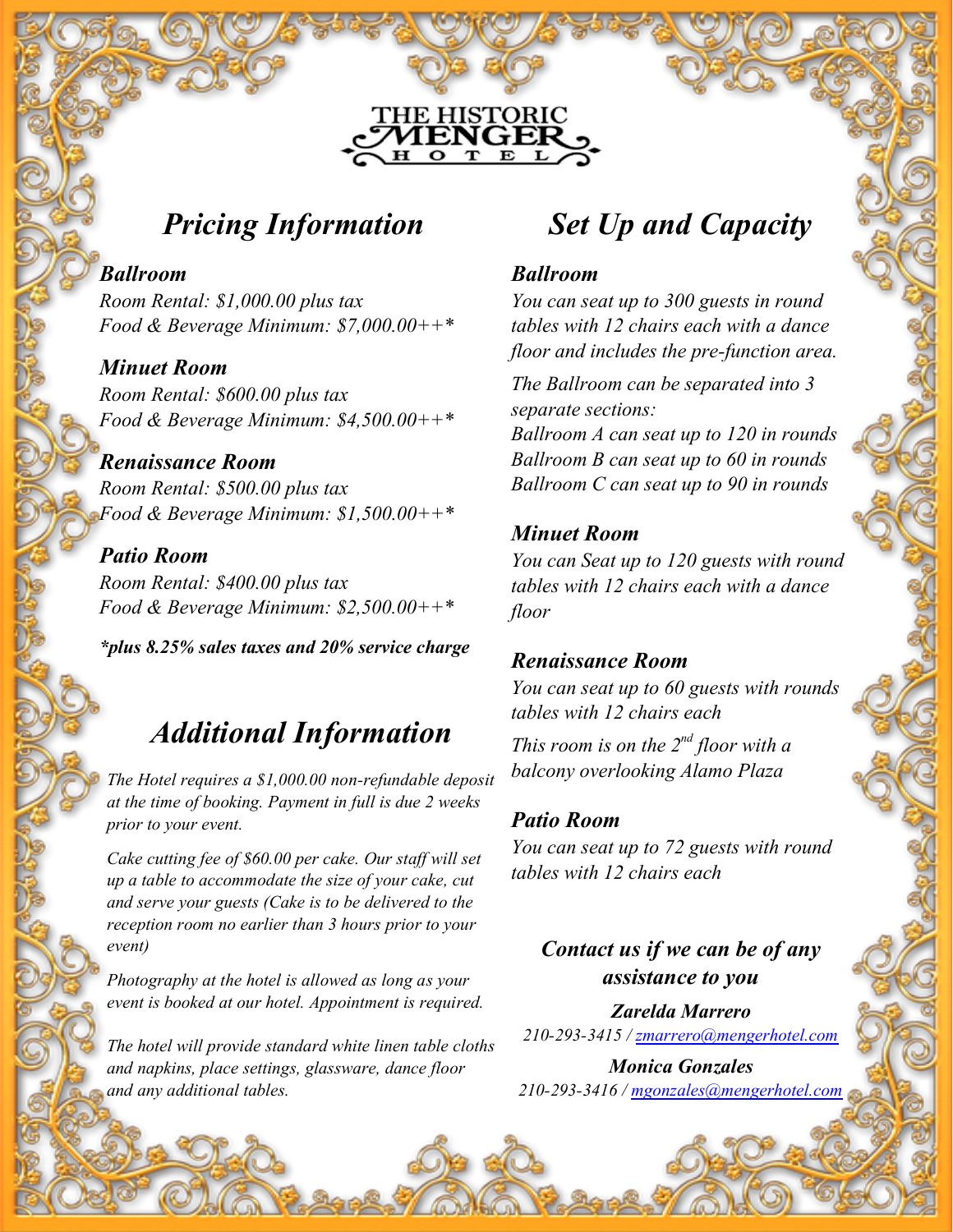### **Dinner Menu**

#### **Appetizers**

Jumbo Lump Crab Meat with Remoulade Sauce \$18.00++ per person Shrimp Cocktail served with Cocktail Sauce \$16.00++ per person<br>Mushroom Caps stuffed with Seafood and Herb Butter \$12.00++ per person Mushroom Caps stuffed with Seafood and Herb Butter  $$12.00++$  per person<br>Beef or Chicken Empanadas with Cilantro Salsa  $$14.00++$  per person Beef or Chicken Empanadas with Cilantro Salsa  $$14.00++$  per person<br>Spring Rolls with Soy and Ginger Reduction Sauce  $$12.00++$  per person Spring Rolls with Soy and Ginger Reduction Sauce

#### **Soup**

Menger Tortilla Soup<br>Cream of Mushroom Soup<br>\$7.00++ per person<br>\$7.00++ per person Cream of Mushroom Soup \$7.00++ per person Zuppa Toscano Soup Tomato Basil Soup<br>New England Clam Chowder<br>
\$8.00++ per person<br>
\$9.00++ per person New England Clam Chowder<br>Shrimp Bisque

# **Salad**<br>Garden Green

Garden Green  $$7.50++per person$ <br>Caesar Salad  $$8.00++per person$ Classic Spinach Salad \$ 9.00++ per person Seven Leaf Salad with Pecan<br>Greek Salad with Pecan several parameters of the second section of the Society of the Society of the Society o

 $$10.00++$  per person

 $$8.00++ per person$ <br> $$9.00++ per person$  $$9.00++ per person$  $$9.00++ per person$ 

### **Dual Entrée and Combo Entrées**

**Our Dinners are served with Chef's Accompaniments of Starch and Vegetable Warm Breads and Butter, Coffee and Iced Tea**

| <b>Snapper and Filet Combo</b>                 | $$50.00++$ |
|------------------------------------------------|------------|
| Grilled Red Snapper and Filet Mignon Béarnaise |            |

### **Petit Filet Mignon Béarnaise**

| with Shrimp Scampi                            | $$50.00++$ |
|-----------------------------------------------|------------|
| with (6 oz.) Lobster Tail Citrus Beurre Blanc | $$65.00++$ |
| with Baked Salmon                             | $$51.00++$ |
| with Crab Cakes with Tomato Fondue            | $$50.00++$ |
|                                               |            |

#### **Grilled or Pecan-Crusted Chicken Breast**

|           | with Baked Salmon                 | $$48.00++$ |
|-----------|-----------------------------------|------------|
| $\varphi$ | with Shrimp Scampi                | $$49.00++$ |
|           | with Crab Cakes and Tomato Fondue | $$49.00++$ |
|           | with Grilled Red Snapper          | $$49.00++$ |
|           |                                   |            |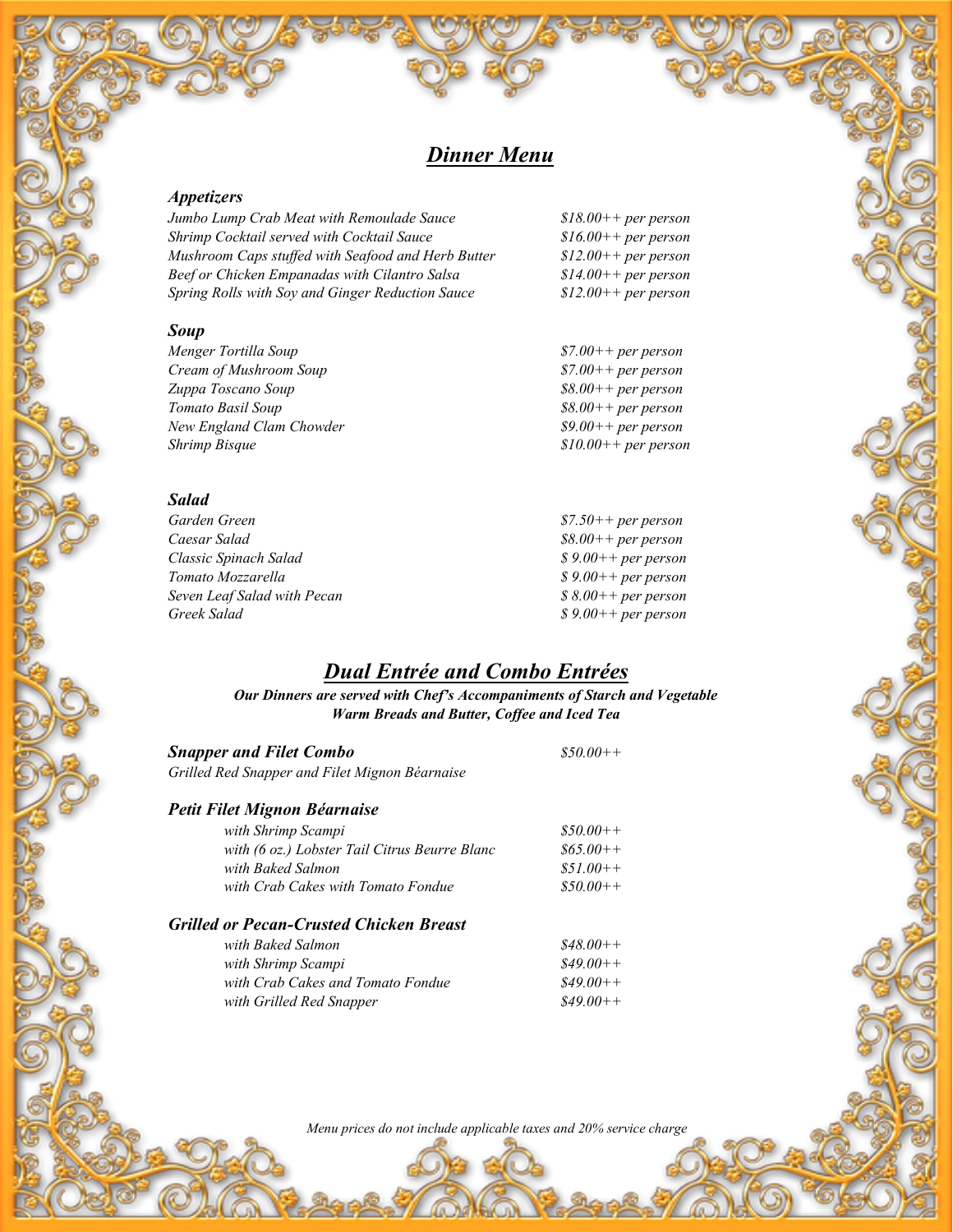## **Plated Dinner**

**All Entrees are served with Warm Petite Rolls Butter, Coffee and Iced Tea Served with your choice of New or Duchess Potato and Vegetable du Jour**

| 12 ounce Rib Eye Steak                                                               | $$42.00++$               |
|--------------------------------------------------------------------------------------|--------------------------|
| 12 ounce New York Strip                                                              | $$42.00++$               |
| 8 ounce Filet Mignon<br>Choice of Béarnaise or Wild Mushroom                         | $$52.00++$               |
| 12 Ounce Prime Rib au jus and<br>Horseradish Mayonnaise                              | $$48.00++$               |
| Grilled Pork Chop with Raisin and Pineapple Sauce                                    | $$42.00++$               |
| Pan Seared Snapper filet topped with:<br>Shrimp Scampi<br>ΟR<br>Jumbo lump Crab Meat | $$46.00++$<br>$$49.00++$ |
|                                                                                      |                          |
| Grilled Salmon Filet with Lemon Butter and Capers Sauce                              | $$42.00++$               |
| Trout Almandine                                                                      | $$41.00++$               |
| Stuffed Tilapia with Seafood and Buree -Blanc Sauce                                  | $$40.00++$               |
| Shrimp Scampi                                                                        | $$41.00++$               |
| Seafood Chili Relleno with Lemon Saffron Cream Salsa                                 | $$39.00++$               |
| Tri Color Tortilla Crusted Tilapia with Mango Salsa                                  | $$39.00++$               |
| Chicken Florentine with Sauce Beurre- Blanc                                          | $$38.00++$               |
| Grilled Chicken with Lemon Caper Butter Sauce                                        | $$38.00++$               |
| Chicken Scaloppini                                                                   | $$36.00++$               |
| Chicken Oscar                                                                        | $$38.00++$               |
| Chicken Champignon                                                                   | $$37.00++$               |
| Chicken Milanese                                                                     | $$37.00++$               |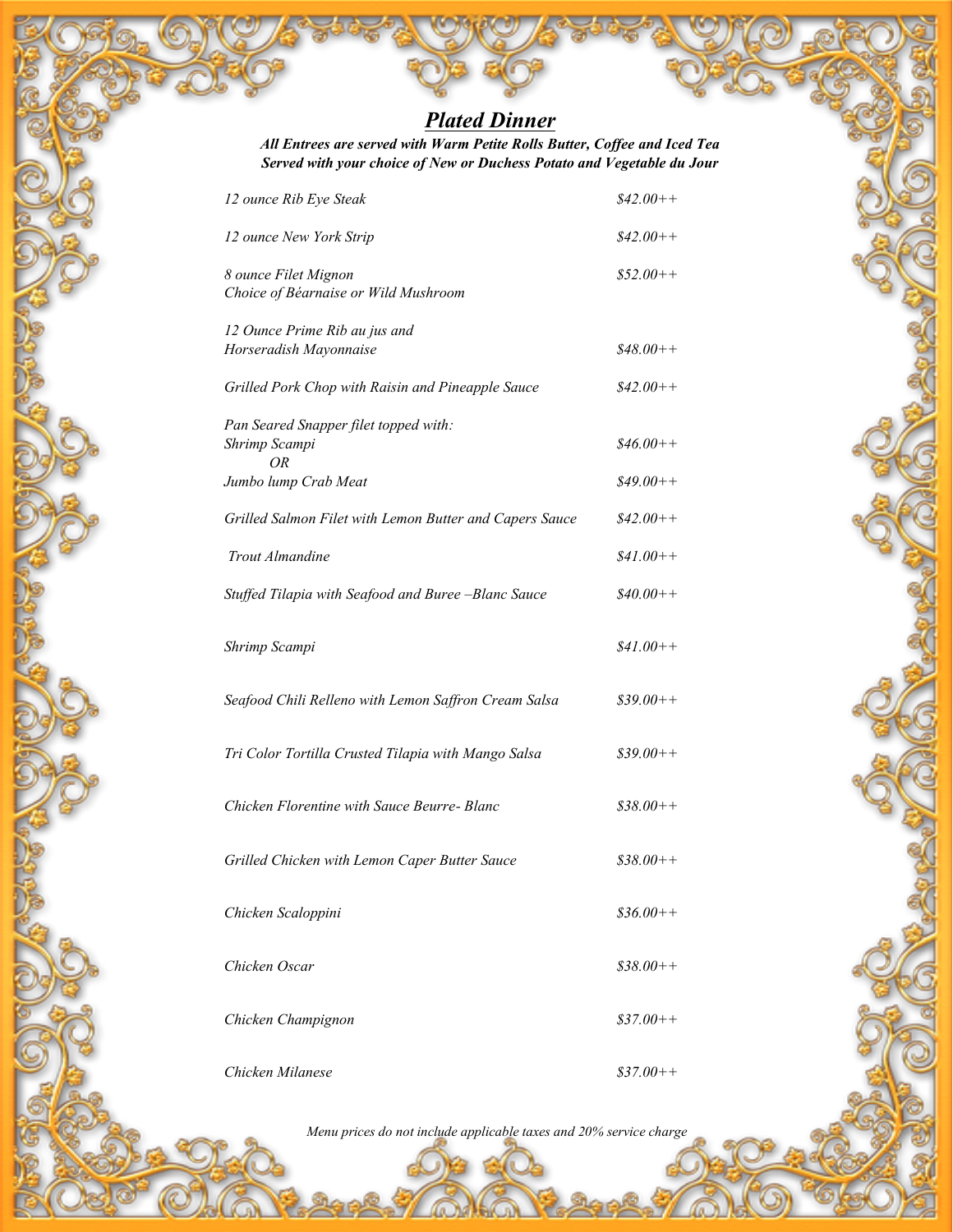#### **Dinner Buffets (MINIMUM OF 50 GUESTS) All buffets are served with Chef's accompaniments, Warm Bread and Butter, Coffee and Iced Tea**

### **THE MEDITERRANEAN**

**(Choice of Three)** Greek Salad served with Feta Cheese

Spinach Salad served with Purple Onion and Fresh Bacon Bits

Tabouli Salad served with Lemon and Extra Virgin Olive Oil

Arugula Salad served with Balsamic Vinegar

Hummus "Chick Peas Dip" served with Tahini Sauce and Pita Bread Chips

Brocheta Pomo doró and fresh Basil

Pasta Salad Primavera

Grilled Artichoke Salad with Shredded Carrots

Field Greens with Choice of Dressings

Seasonal Fruit Salad with Cottage Cheese and Honey

#### **(Choice of Three)**

Grilled Lamb Chops served with Moroccan Cuscus and Mint

Grilled Chicken served with Sautéed Eggplant, Onion, Garlic, Tomatoes and Olives

Baked Filet of Cod Fish served with Lemon Butter Caper Sauce

Beef Bourguignon with Mushroom and Onion Served with Rice Pilaf

Sliced Pork Loin with Rosemary Au jus

Eggplant Parmesan with Marinara Sauce

Moussaka with Garbanzo Beans and Pomodoro Sauce

**Chef's Selections of Desserts**

ì

### **\$ 50.00++ per person**

Additional Appetizer or salad …………………….…………\$4.00++ per person Additional Entrée ……………………………...……………. \$8.00++ per person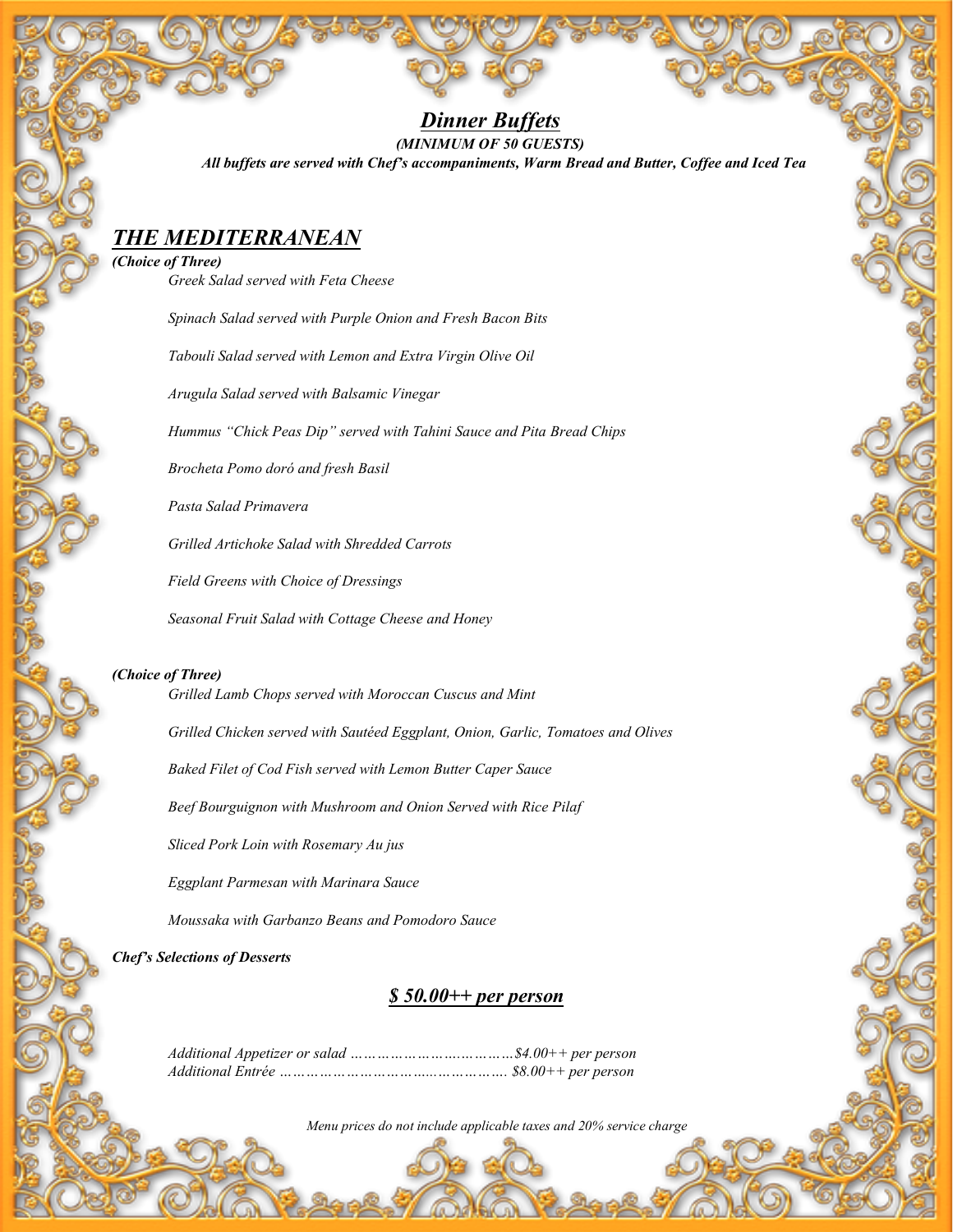### **THE CAJUN BUFFET**

**(Choice of Two)**

Chicken and Sausage Gumbo Mini Crab Cakes served with Sauce Collis Red Beans and Rice with Andouille Sausage (New Orleans Style) Fried Crawfish Balls Cajun Chicken Tenders Spinach, Strawberry and Walnut Salad served in a Red Wine and Fresh Herb Vinaigrette Seven Leaf Salad with Pecans and Raspberry Vinaigrette

Field Greens with Choice of Dressings

Seasonal Fresh Fruit Salad with Splash of Grand Marnier

#### **(Choice of Three)**

Shrimp and Andouille Sausage Jambalaya

Crawfish Etouffee served with Rice Pilaf

Pecan Breaded Catfish served with Roasted Garlic Mayonnaise

Boeuf au miel (Corned Beef and Cabbage)

Seafood Creole

Chicken Creole

Blackened Chicken

Sage Crusted Grilled Boneless Pork Chops

**Chef's Selections of Dessert**

į

#### **\$55.00++ per person**

Additional Appetizer or salad …………………………………….. \$5.00++ per person Additional Entrée……………………………………………………. \$9.00++ per person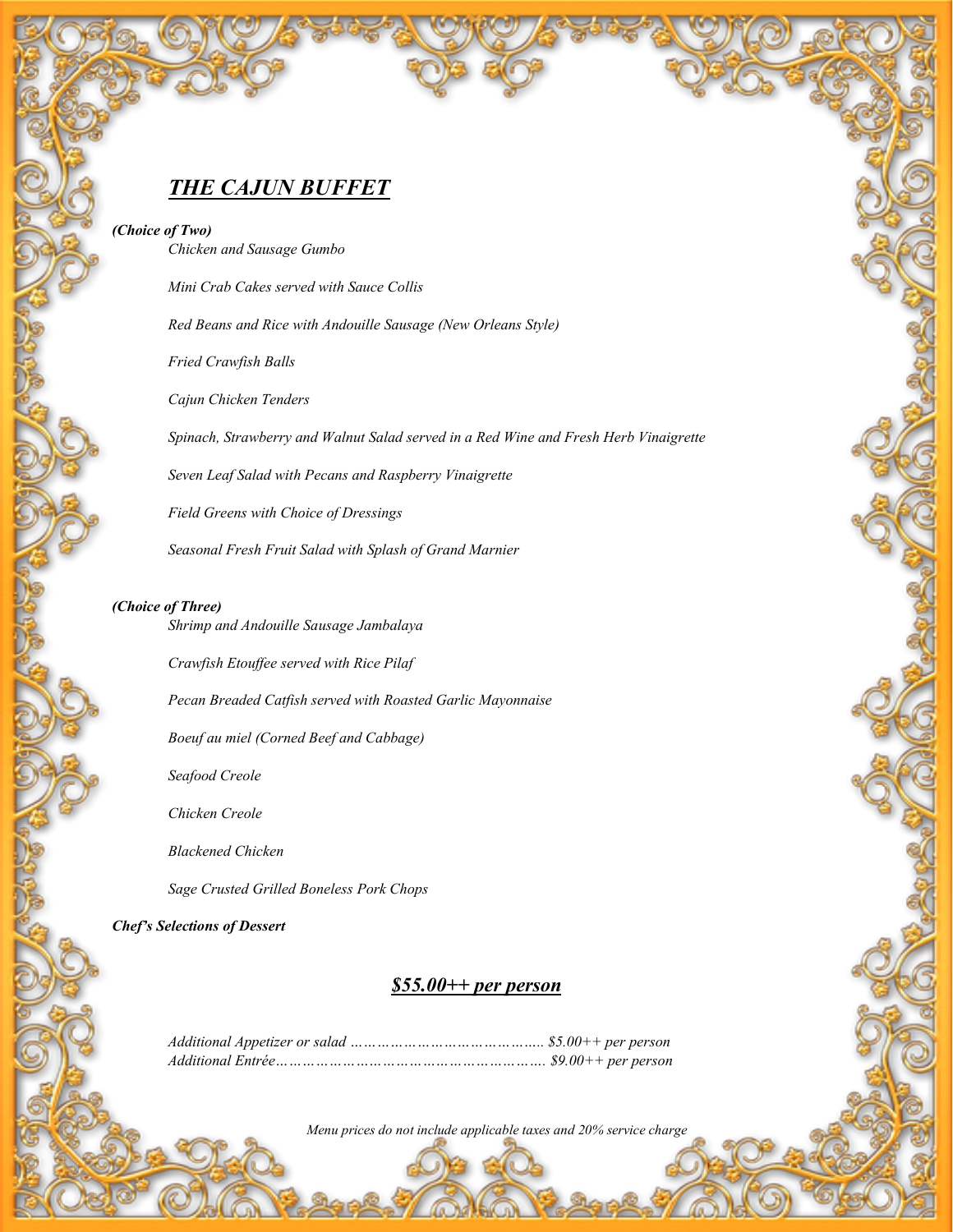### **SEAFOOD BUFFET**

#### **(Choice of Two)**

Chilled Shrimp served with Cocktail and Remoulade Sauce

Shrimp "Louie" with Orecchiette Pasta

Snapper and Shrimp Ceviche served with Tortilla Chips

Smoked Salmon served with Capers, Chopped Eggs, Onion and Cream Cheese

Fried Crab Balls served with Red and Tartar Sauce

Bacon Wrapped Scallops

#### **(Choice of Two)**

Mixed Salad Greens served with a choice of dressings

Classic Caesar Salad served with Parmesan Cheese

Pasta Salad Primavera

Assorted Grilled Vegetables served with Balsamic Vinaigrette

#### **(Choice of Three)**

Grilled Tuna Steak topped with Crab Meat Cream Sauce

Grilled Salmon Steak topped with Honey Soy Sauce and Roasted Sesame

Blackened Catfish Fillet

Mahi Mahi served with Champagne Dill Cream Sauce

Crab Cakes served with Mornay Sauce

Fried Coconut Shrimp served with Mango Salsa

Fried Shrimp with Red and Tartar Sauce

Shrimp Scampi

Seafood Pasta served with your choice of Marinara or Cream Sauce

#### **Chef's Selections of Dessert**

#### **\$65.00++ per person**

Additional Salads or Appetizer ……………. \$8.00++ per person Additional Entrée ………………………….. \$10.00++ per person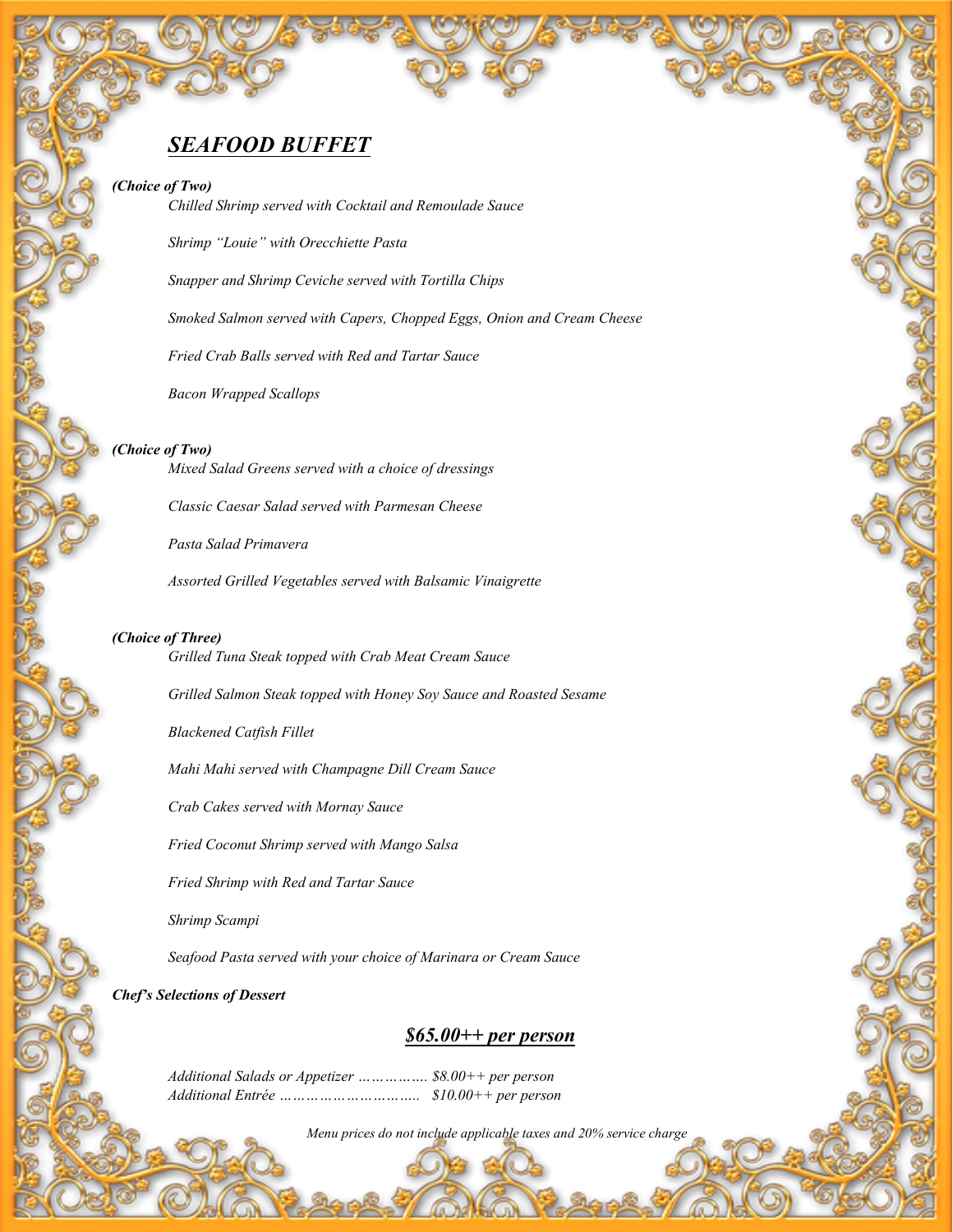**(Choice of Three)** Menger Tortilla Soup

Chili Con Queso and Salsa served with Tortilla Chips

Ensalada Mixta with choice of Dressing

Roasted Bell Peppers Salad

Black Bean and Julienne Jicama

Stuffed Jalapenos with Cream or Cheddar Cheese

Beef or Chicken Empanadas with Chimichurri Salsa

Beef or Chicken Taquitos with Salsa

Seasonal Fruit Salad

#### **(Choice of Three)**

Chicken Acapulco served with Guacamole, Tomato and Jack Cheese

Codfish served with Tomatoes, Olives, and Chile Salsa

Snapper Fillet served with Cilantro Lime Tequila Sauce

Cheese Enchiladas served with Tomatillo Sauce

Beef Fajitas with Pico de Gallo, Guacamole, Sour Cream

Chicken Fajitas with Pico de Gallo, Guacamole, Sour Cream

**ABOVE ENTREES ACCOMPANIMENTS ARE: Spanish Rice Refried Beans Flour Tortillas**

**Chef's Selections of Dessert Table**

**\$45.00++ per person**

#### **ENHANCEMENTS TO BUFFET**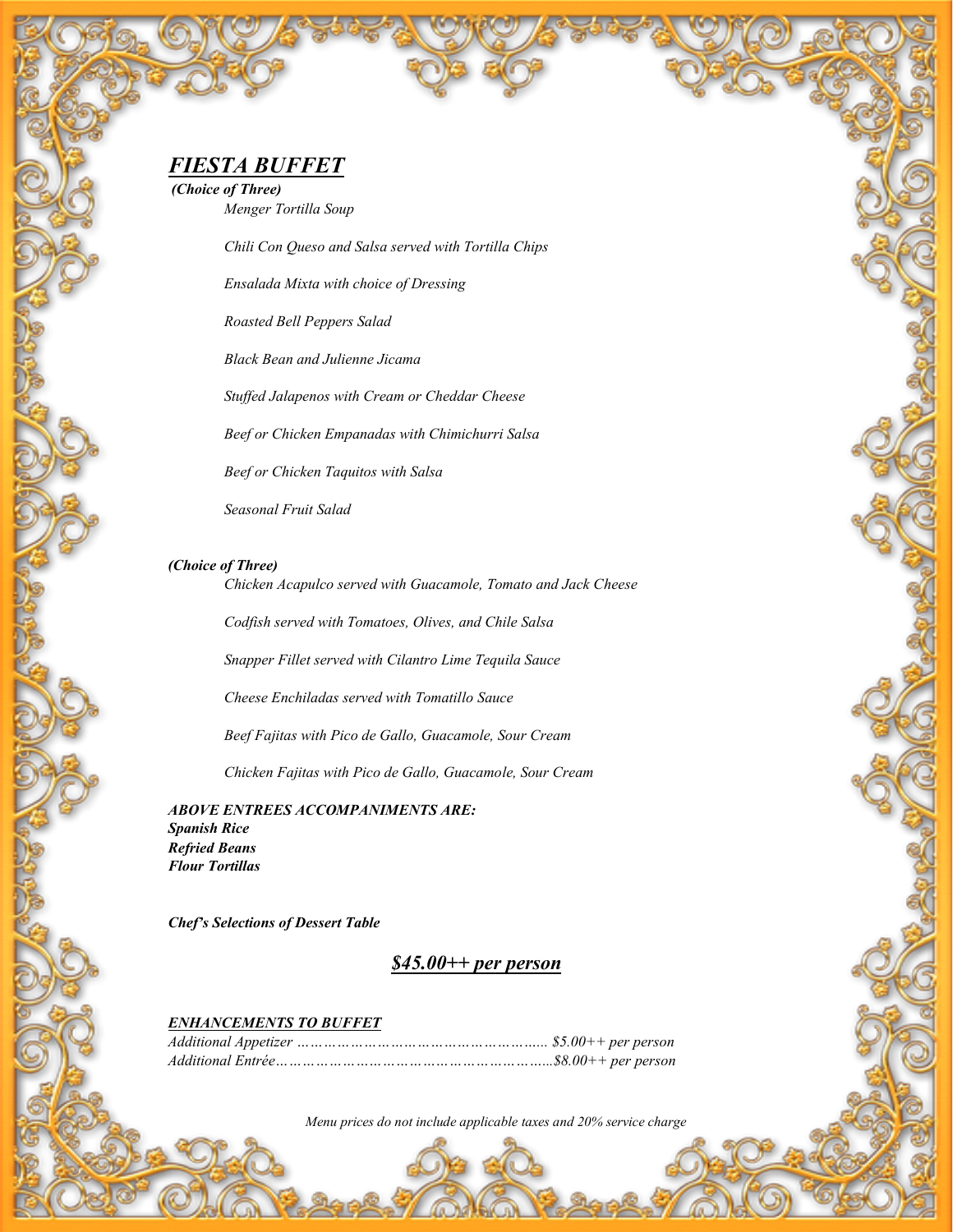**(Choice of Three)**

Spinach Salad served with Pine Nuts and Balsamic Vinaigrette Dressing

Lentil Salad served with Serrano Ham in Olive Oil

Sliced Tomatoes and Mozzarella served with Italian Dressing and Truffle Oil

Classic Caesar Salad served with Parmesan Shavings

Bruschetta served with Tomatoes and Fresh Herbs in Olive Oil

Prosciutto Wrapped Asparagus

#### **(Choice of Three)**

Chicken Parmesano served with Marinara Sauce

Chicken Piccata served with Artichokes

Chicken Marsala served with Wild Mushrooms

Shrimp Scampi

Broiled Halibut served with Creamy Lemon and Parsley Sauce

Poached Filet of Snapper in Chardonnay Wine, Butter and Mushrooms

Roasted Pork Loin Rosemary Au Jus

Veal Scaloppini served with Saffron Cream Sauce

London Broil with Porcini Mushrooms

**Chef's Selections Dessert Table**

#### **\$50.00++ per person**

Additional Appetizer ………………………………………... \$5.00++ per person Additional Entrée ……………………………………………. \$8.00++ per person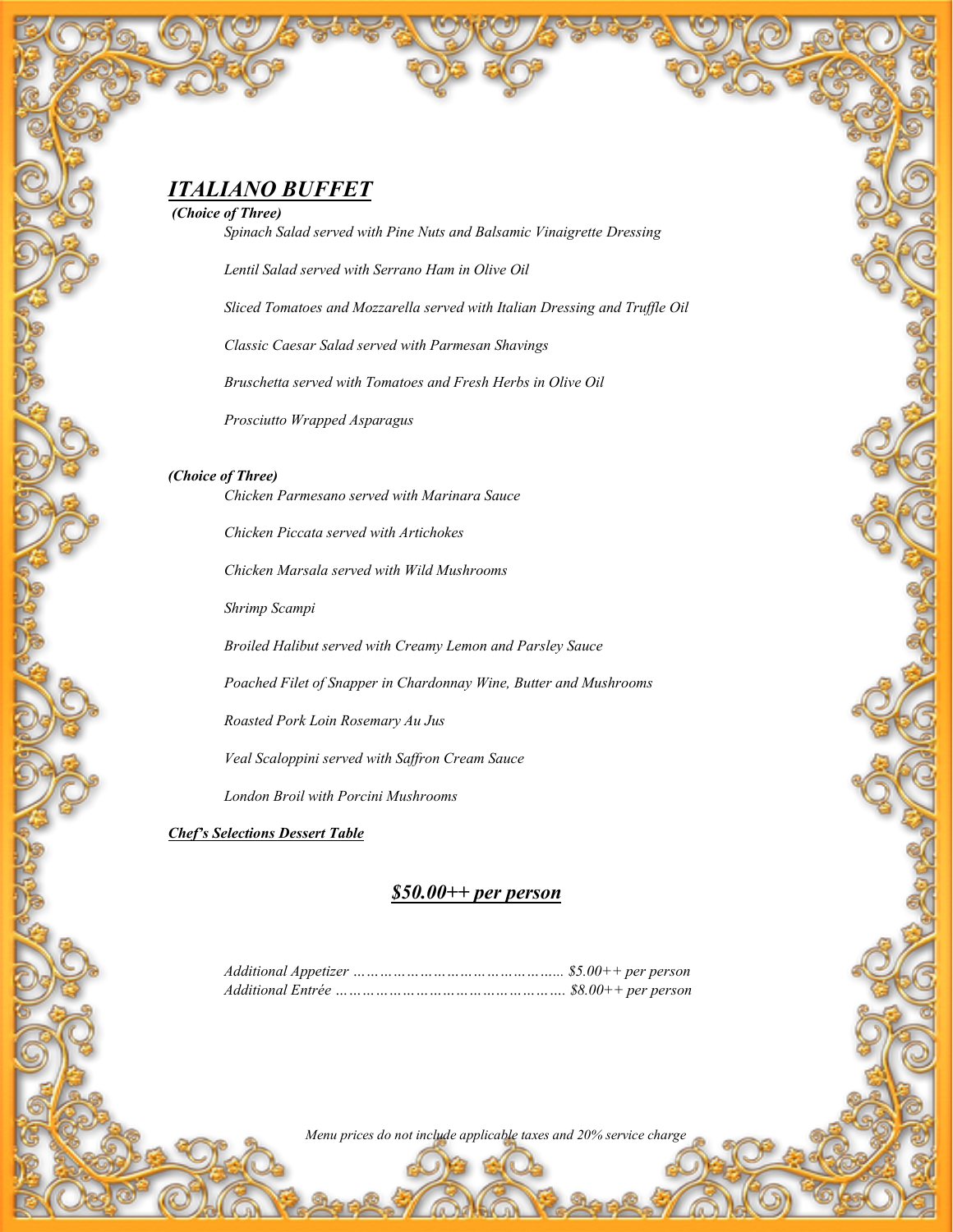**Station Enhancements for Dinner Buffet only**

#### **Fajita Station with all the trimmings**

Flour Tortillas, Guacamole, Pico de Gallo & Sour Cream **Chicken** \$10.00 per person<br>**Beef** \$12.00 per person **Beef** \$12.00 per person

#### **Pasta Station**

**(Choice of two pastas and two sauces)** \$10.00++ per person **Pasta:** Spaghetti, Linguine, Fettuccine, Penne, Bowtie or Cheese Tortellini **Sauces:** Marinara, Alfredo or Pesto Sauce

| <i>Vegetables</i> | $$10.00++$ per person |
|-------------------|-----------------------|
| Italian Sausage   | $$12.00++$ per person |
| <b>Chicken</b>    | $$14.00++$ per person |
| <b>Shrimp</b>     | $$16.00++$ per person |

### **Stir Fry Station / \$150.00+ Chef Fee per station**

| <i>Vegetable</i> | $$10.00++$ per person |
|------------------|-----------------------|
| <b>Chicken</b>   | $$12.00++$ per person |
| <b>Beef</b>      | $$14.00++$ per person |
| <b>Shrimp</b>    | $$16.00++$ per person |

### **Carving Station / \$150.00+ Carver Fee per station**

| Steamship Round Au Jus with Horseradish                  | $$675.00++$ | (Serves 150 pieces) |
|----------------------------------------------------------|-------------|---------------------|
| Prime Rib Au Jus with Horseradish                        | $$500.00++$ | (Serves 30 pieces)  |
| Roasted Turkey Breast                                    | $$250.00++$ | (Serves 30 pieces)  |
| <b>Baked Honey Glazed Ham</b>                            | $$300.00++$ | (Serves 30 pieces)  |
| Roast Pork Loin with Rosemary Au Jus                     | $$300.00++$ | (Serves 30 pieces)  |
| Roast Sirloin au Jus with Horseradish                    | $$400.00++$ | (Serves 30 pieces)  |
| Grilled Beef Tenderloin with Béarnaise Sauce $$375.00++$ |             | (Serves 20 pieces)  |

**\*Carving Stations served with a selection of Petite Rolls and Appropriate Condiments**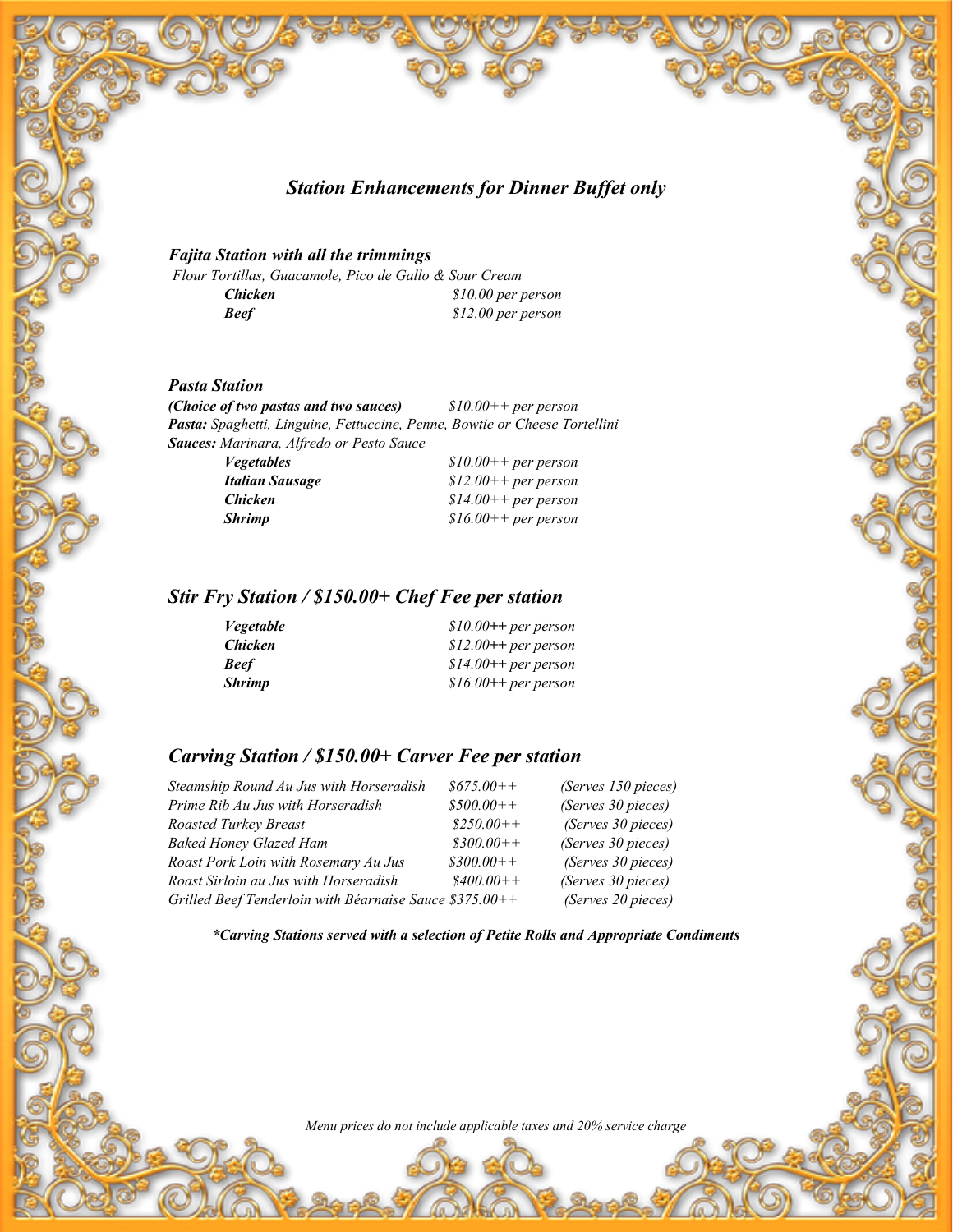## **Reception Menu**

**Prices and items subject to change without notice**

### **Cold Hors d' Oeuvres** (per 100 pieces)

| <b>Belgian Endive with Crab Salad</b>                         | $$260.00++$ |
|---------------------------------------------------------------|-------------|
| Melon and Prosciutto                                          | $$350.00++$ |
| <b>Pastry Shells with Crab Meat</b>                           | $$400.00++$ |
| Chilled Gulf Shrimp served with Cocktail and Remoulade Sauces | $$500.00++$ |
| Tea Sandwiches:                                               | $$300.00++$ |
| Tuna, Chicken Salad, Pimiento, Cucumber Dill and Watercress   |             |
| Crab Fingers served with Cocktail and Remoulade Sauces        | $$600.00++$ |
| Asparagus in Prosciutto                                       | $$400.00++$ |
| <b>Antipasto Skewers</b>                                      | $$350.00++$ |
| <b>Smoked Salmon on Toast Points</b>                          | $$400.00++$ |
| Crostini with Tomato and Basil                                | $$300.00++$ |
| <b>Fresh Fruit and Cheese Skewers</b>                         | $$190.00++$ |
| Mini Caprese Salad Skewers with Balsamic Drizzle              | $$320.00++$ |
| Creamy Deviled Eggs                                           | $$220.00++$ |
|                                                               |             |

### **Hot Hors d' Oeuvres** (per 100 pieces)

| Shaved Beef Tenderloin served with Petite Rolls                            | $$380.00++$ |
|----------------------------------------------------------------------------|-------------|
| Cocktail Meatballs with Dipping Sauce                                      | $$280.00++$ |
| <b>Beef Skewers</b>                                                        | $$375.00++$ |
| <b>Beef Sliders</b>                                                        | $$360.00++$ |
| <b>Brisket Quesadillas</b>                                                 | $$340.00++$ |
| Mini Lamb Kabobs with Red and Green Peppers served with Mint Sauce         | $$420.00++$ |
| <b>Pulled Pork Sliders</b>                                                 | $$360.00++$ |
| <b>Coconut Fried Shrimp</b>                                                | $$500.00++$ |
| Fried Shrimp with Cocktail and Tartar Sauce                                | $$500.00++$ |
| <b>Buffalo Wings with Blue Cheese Dip</b>                                  | $$350.00++$ |
| Spring Rolls served with Sweet and Sour Sauce                              | $$300.00++$ |
| Southwestern Spring Rolls served with Cilantro Sauce                       | $$300.00++$ |
| Scallops wrapped in Bacon                                                  | $$400.00++$ |
| Shrimp and Andouille Kebob                                                 | $$400.00++$ |
| Mini Crab Cakes served with Cocktail and Tartar Sauces                     | $$450.00++$ |
| Stuffed Fried Jalapenos with Ranch Dip                                     | $$350.00++$ |
| Fried Chicken Tenders with Honey Mustard Sauce                             | $$375.00++$ |
| Bacon wrapped Chicken bites                                                | $$325.00++$ |
| Hawaiian Chicken glazed Skewers                                            | $$360.00++$ |
| <b>Beef Empanadas with Cilantro Sauce</b>                                  | $$375.00++$ |
| Chicken Empanadas with Cilantro Sauce                                      | $$350.00++$ |
| Seafood Empanadas with Cilantro Sauce                                      | $$450.00++$ |
| Mushrooms stuffed with Crab Meat                                           | $$400.00++$ |
| Mushrooms stuffed with Spinach and Ham                                     | $$375.00++$ |
| Quiche Lorraine (Bite Size)                                                | $$375.00++$ |
| Vegetable Quiche (Bite Size)                                               | $$350.00++$ |
| Spanakopita                                                                | $$350.00++$ |
| Whole Baked Brie en Croute with walnuts and raspberry filling and crackers |             |
| Serves 20 guests                                                           | $$250.00++$ |
| Smoked Salmon served with Chopped Egg, Diced Onion, Capers, Lemon          |             |
| and Horseradish Sauce, Toasted Bagels serves 25 guests                     | $$250.00++$ |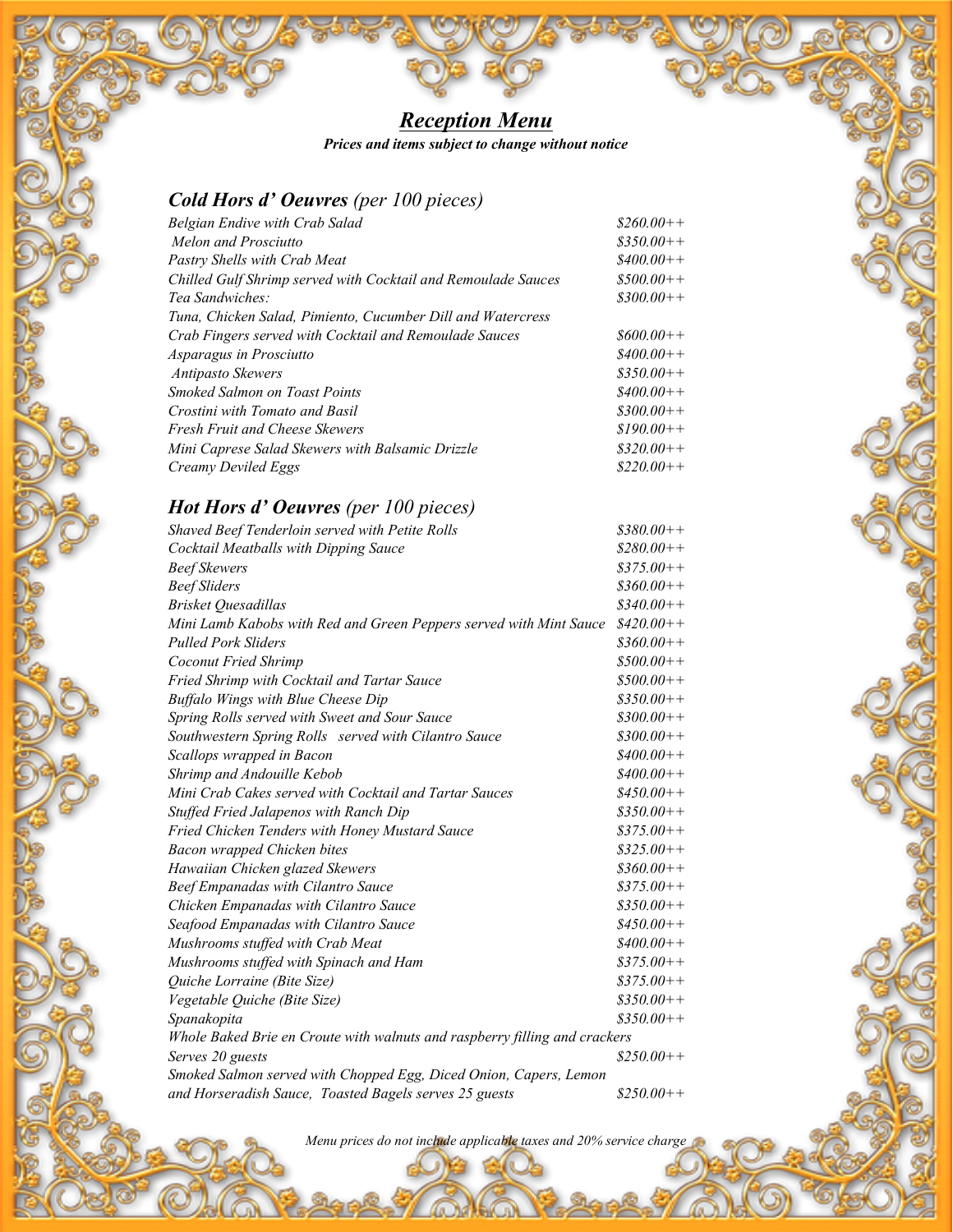### **Display Items**

#### **Garden Fresh Relish Tray**

Assorted raw vegetables, Kalamata Olives, Green Olives, Baby Corn and Grilled Vegetables served with Onion Dip<br>  $rves 25-30 > 0$  $Small <$  serves  $25-30 >$  \$200.00++<br>  $Median <$  serves  $30-55 >$  \$280.00++  $Median < servers 30-55 >$ <br>  $Large < servers 60-80 >$ <br>  $$390.00++$ Large  $\le$  serves 60-80 >

#### **Fresh Seasonal Fruit Display**

Served with Orange Cream Cheese Dip  $Small \le$  serves 25-30>  $$200.00++$ <br>  $Median \le$  serves 30-55>  $$290.00++$  $Median < servers 30-55>$   $$290.00++$ <br> $Large < servers 60-80>$   $$400.00++$ Large  $\le$ serves 60-80 >

#### **Fresh Fruit and Cheese Display**

Served with Imported and Domestic Cheese  $Small \le$  serves 25-30>  $$300.00++$ <br>  $Median \le$  serves 30-55>  $$400.00++$  $Median < servers 30-55>$ Large  $\langle$  serves 60-80 > \$550.00++

#### **Imported and Domestic Cheese Display**

Selection of Cheddar, Stilton, Swiss, Boursin, Brie, Blue and Gouda served with Gourmet Crackers and Grapes  $Small \le$  serves 25-30>  $$300.00++$ <br>  $Median \le$  serves 30-55>  $$400.00++$  $Median < servers 30-55>$  $Large \leq$ serves 60-80 >  $$500.00++$ 

#### **Cold Cut Tray**

Sliced Ham, Oven Roasted Turkey Breast, Roast Sirloin, Salami, Pastrami with Assorted Cheese, Breads, Condiments and Potato Salad or Cole Slaw<br>Small < serves  $25$ > 8300.00++  $Small <$  serves 25>  $Large \le$  serves 50>  $$550.00++$